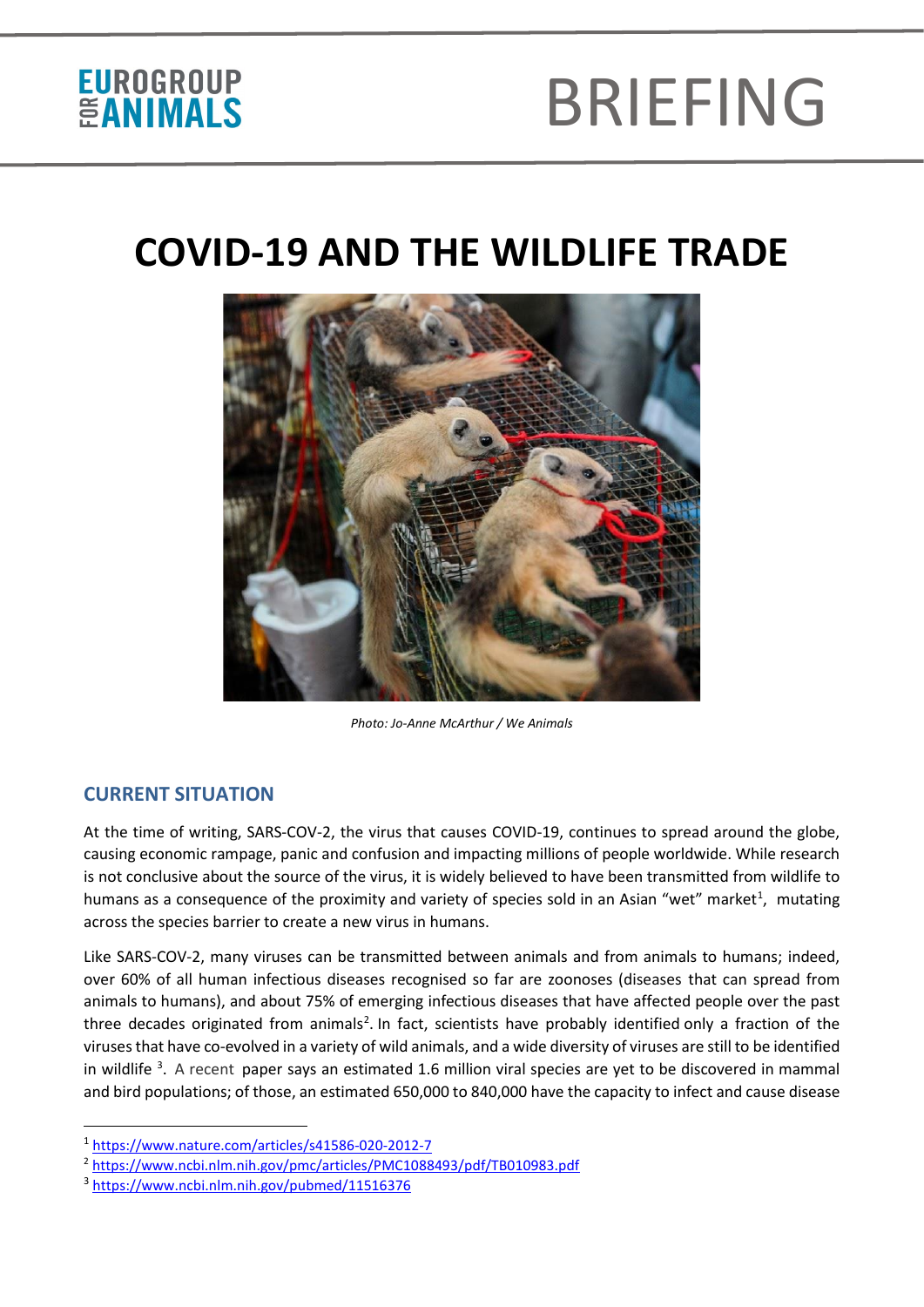# BRIEFING

in humans<sup>[4](#page-1-0)</sup>. However, wild animals have carried viruses and bacteria for millennia. What has changed is the way humans interact with them, due to urbanisation, destruction of wildlife's natural habitats, and the growing legal and illegal wildlife trade.

#### **WHY IT MATTERS**

The growing exploitation of wild animals for domestic and international trade places biodiversity under unsustainable pressure<sup>[5](#page-1-1)</sup> and results in increased risks to animal welfare and human and animal health. This is not only an issue for Asian countries, where COVID-19 and previous coronavirus epidemics have emerged. The EU is a main destination for live wild animals – including primates, reptiles, and amphibians. In 2018, the reported value of illegal wildlife trade in the EU was at least EUR 2.3 million<sup>[6](#page-1-2)</sup>. Illegally smuggled animals are likely to have been transported in close confinement in unsanitary conditions and so also present a very clear risk of zoonosis infection.

Thousands of wild animal species are also legally traded, at a much higher economic value, transported and kept as pets in EU citizens' homes, with no sanitary control. Live wild animal traders are not subject to any of the precautionary safety provisions required in other EU industries that provide products to the public. Some of these animals are wild caught or captive bred in third countries and may be kept in unsanitary conditions similar to those of Asian or African markets, before being transported to European homes. Several European countries also regularly host markets and fairs to sell exotic animals (e.g. Terraristika in Germany, the largest reptile fair in Europe). Stress caused by such conditions is likely to lower the animals' immune defenses and further facilitate disease spread.

In recent years, due to the exploding trend in exotic pet keeping and commercial trade in captive-bred wild animals<sup>[7](#page-1-3)</sup> with the consequent worldwide movement of wild animals whose health condition is unknown, the potential for the transmission of zoonotic diseases has significantly increased. For example, between 2015 and 2019 there were at least 61 primates rescued in the EU who were infected with one or more viral infections potentially transmissible to humans<sup>[8](#page-1-4)</sup>.

Exotic animal diseases are not only dangerous to humans, they can be transmitted to native wild animals too, with dire consequences for their conservation. One of the most notable examples of introduced disease which has spread among local wildlife populations is the amphibian pathogen *Batrachochytrium salamandrivorans* (B.sal). This pathogen is native to Asia and was introduced to Europe a few years ago with amphibians imported for the exotic pet trade. Largely as a consequence of this, at least one-third of amphibian species

<span id="page-1-0"></span><sup>4</sup> <https://science.sciencemag.org/content/359/6378/872>

<span id="page-1-1"></span><sup>&</sup>lt;sup>5</sup> <https://ipbes.net/global-assessment>

<span id="page-1-2"></span><sup>6</sup> <https://www.traffic.org/site/assets/files/12745/eu-seizures-report-2020-final-web.pdf>

<span id="page-1-3"></span><sup>7</sup> <https://www.worldanimalprotection.org.au/news/brief-history-global-exotic-pet-trade>

<span id="page-1-4"></span><sup>8</sup> [https://www.google.com/url?q=https://www.aap.nl/en/news/aap-reveals-many-exotic-animals-kept-europe-carry](https://www.aap.nl/en/news/aap-reveals-many-exotic-animals-kept-europe-carry-dangerous-diseases-potentially-lethal-humans)[dangerous-diseases-potentially-lethal-](https://www.aap.nl/en/news/aap-reveals-many-exotic-animals-kept-europe-carry-dangerous-diseases-potentially-lethal-humans)

[humans&sa=D&ust=1585676834928000&usg=AFQjCNFK8GmTmqGqvZfWVAbhXXmJWerr-A](https://www.aap.nl/en/news/aap-reveals-many-exotic-animals-kept-europe-carry-dangerous-diseases-potentially-lethal-humans)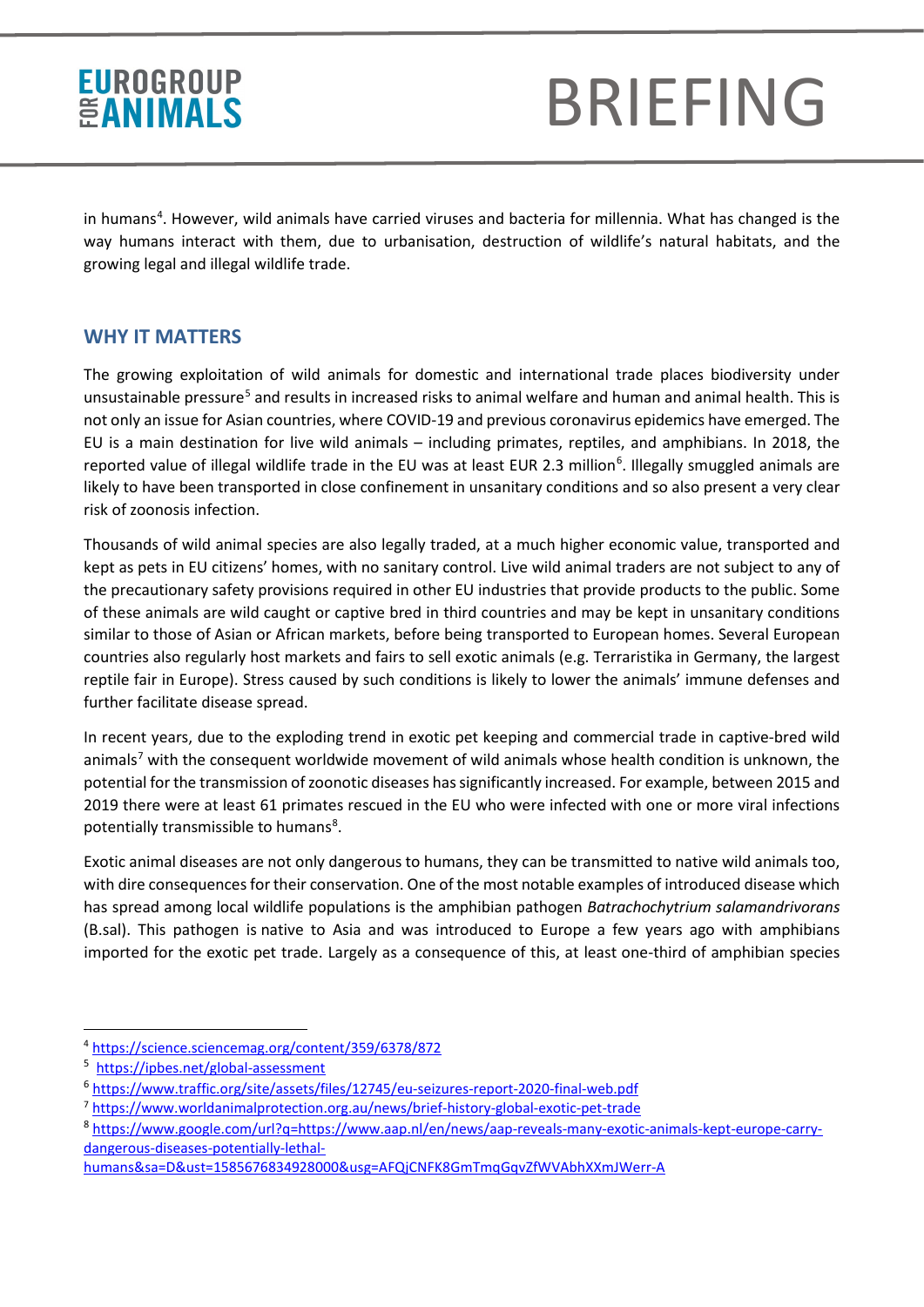# BRIEFING

face extinction worldwide, with at least 90 confirmed extinct and another 500 species in decline<sup>9</sup>. The disease has recently caused the local extinction of fire salamander *(Salamandra Salamandra)* populations in the Netherlands and their local disappearance in other EU countries<sup>10</sup>. The global spread of B.sal has been described as a case of "panzootic", the equivalent of pandemic among humans.

#### **EUROGROUP FOR ANIMALS POSITION**

The EU must take the responsibility in taking action on trade in wildlife and show that the painful lesson of COVID-19 has been learned. The European Commission is presently drafting the Biodiversity Strategy to 2030, a crucial component of the EU Green Deal and a great opportunity to take action. This document, if ambitious enough, can initiate a decisive change of direction for the EU policies on wildlife trade.

Eurogroup for Animals believes that:

- The EU should encourage national governments in Europe and worldwide to **promptly and permanently close wildlife markets.** These include live animal markets and "bush meat" markets in EU Member States.
- We believe that wild animals should not be traded and kept as pets. As a first step in this direction, **the EU Biodiversity Strategy to 2030 should include specific actions to effectively regulate the exotic pet trade in the EU**, thereby protecting the health of EU citizens, improving the welfare of the animals, and safeguarding the European and global biodiversity from the risks posed by the currently poorly regulated trade in live wild animals.
- **An EU-wide 'Positive List' stating which animal species are more suitable and safer to be kept as pets should be adopted.** Such a list- an instrument that is preventive by nature - has already been successfully introduced in Belgium and Luxembourg and is being developed in the Netherlands. The positive list system is a "deeply transformative policy", which checks many boxes that are included in the European Green Deal: it provides a preventive mechanism with the "do no harm" principle at its very core, will empower consumers to make informed and sustainable choices, and is based on reliable, comparable and verifiable information.
- European governments should adopt emergency measures to **financially support rescue centres and sanctuaries**. These facilities – which play a critical role in supporting countries' effort to fight against wildlife trafficking and in ensuring the welfare of wild animals that have been confiscated – are facing a dramatic reduction of their revenues as consequence of lockdown procedures.

<span id="page-2-0"></span><sup>&</sup>lt;sup>9</sup> B. C. Scheele et al., Amphibian fungal panzootic causes catastrophic and ongoing loss of biodiversity. Science 363, 1459–1463 (2019).

<span id="page-2-1"></span><sup>&</sup>lt;sup>10</sup> Fisher MC, Ghosh P, Shelton JMG, et al. Development and worldwide use of non-lethal, and minimal population-level impact, protocols for the isolation of amphibian chytrid fungi. Sci Rep. 2018;8(1):7772. Published 2018 May 17. doi:10.1038/s41598-018-24472-2